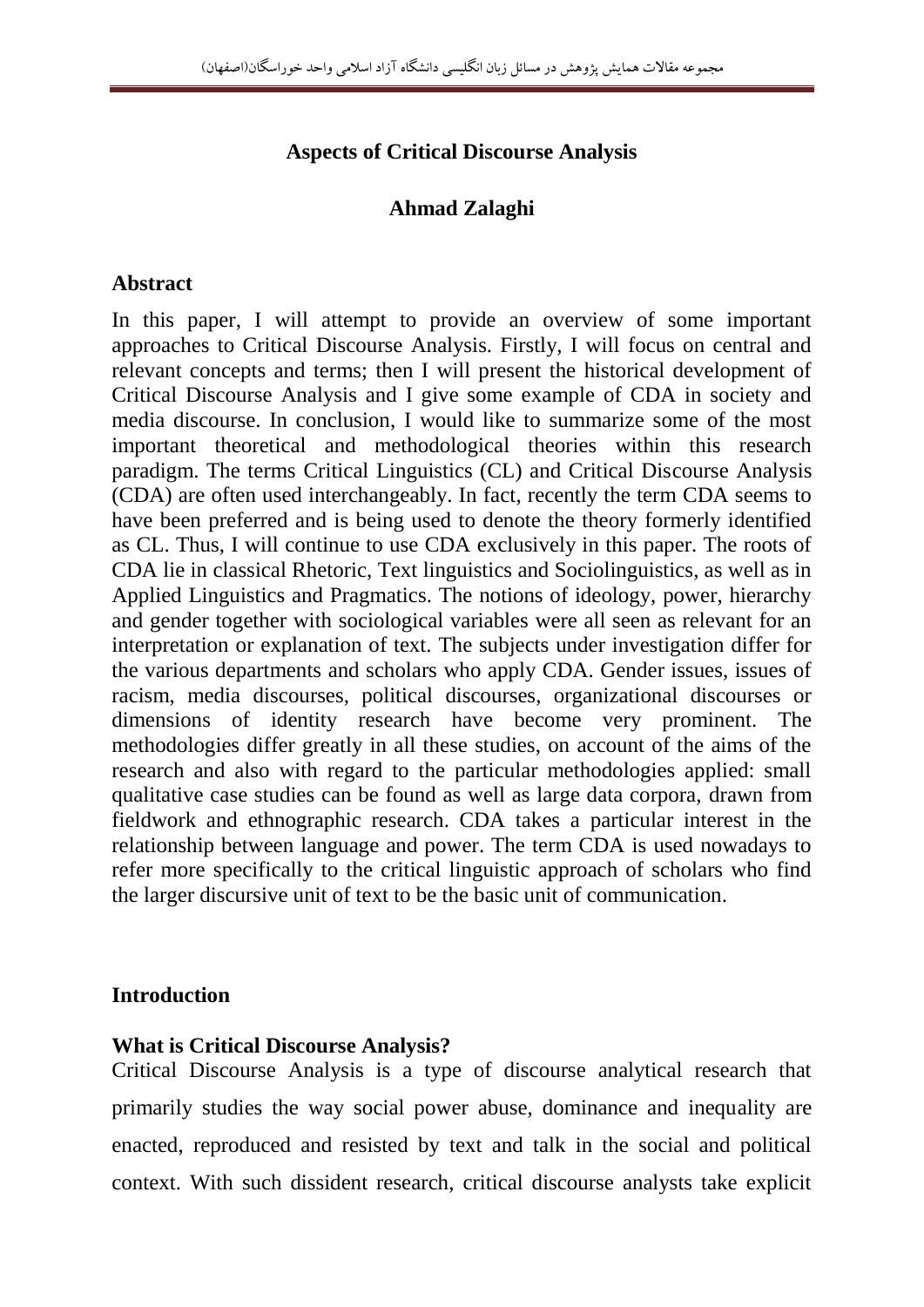position, and thus want to understand, expose and ultimately to resist social inequality. Some of the tenets of Critical Discourse Analysis can already be found in the Critical Theory of the Frankfurt School before the Second World War (Rasmussen, 1996). Its current focus on language and discourse was initiated with the 'critical linguistics' that emerged at the end of the 1970s. CDA, as it is commonly abbreviated, has counterparts in 'critical' developments in sociolinguistics, psychology and the social sciences, some already dating back to the early 1970s**.** As is the case in these neighboring disciplines, CDA may be seen as a reaction against the dominant formal (often 'asocial' or 'uncritical') paradigms of the 1960s and 1970s. CDA is not so much a direction, school or specialization - next to the many other 'approaches' in discourse studies. Rather, it aims to offer a different 'mode' or 'perspective' of theorizing, analysis and application throughout the whole field. I may find a more or less critical perspective in such diverse areas as pragmatics, conversation analysis, narrative analysis, rhetoric, stylistics, sociolinguistics, ethnography, or media analysis, among others.

Deconstructing the label of this research programme, I view CDA basically as a research programme, the reasons for which I will explain below involves our having to define what CDA means when employing the terms critical and discourse. At this point, I would like to stress that CDA has never been and has never attempted to be or to provide one single or specific theory. Neither is one specific methodology characteristic of research in CDA. Quite the contrary studies in CDA are multifarious, derived from quite different theoretical backgrounds, oriented towards very different data and methodologies. Researchers in CDA also rely on a variety of grammatical approaches. The definitions of the terms discourse, critical, ideology, power and so on are also manifold. Thus, any criticism of CDA should always specify which research or researcher they relate to because CDA as such cannot be viewed as a holistic or closed paradigm. I would rather suggest using the notion of a school for CDA,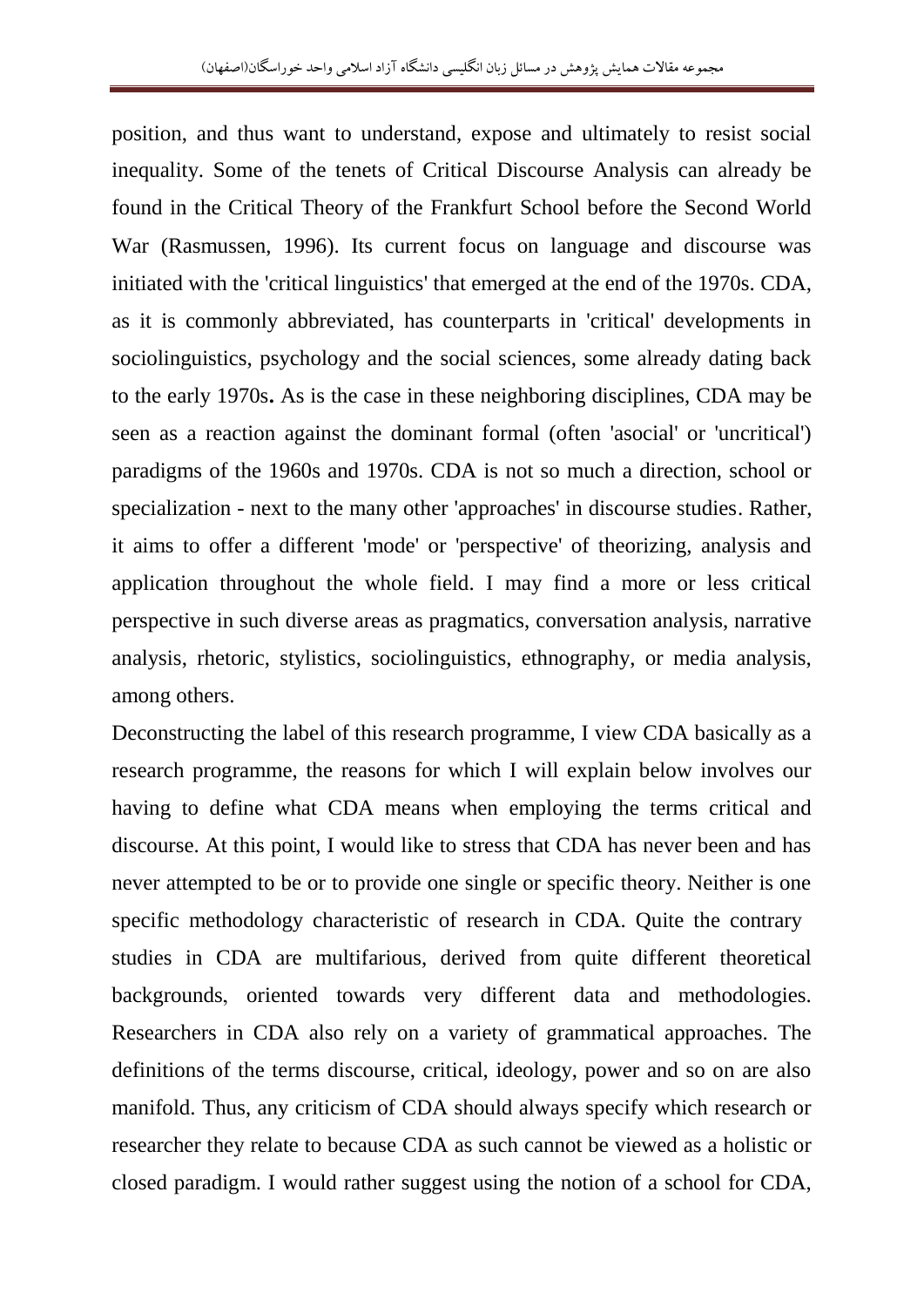or of a programme which many researchers find useful and to which they can relate. This programme or set of principles has changed over the years. Such a heterogeneous school might be confusing for some; on the other hand, it allows for open discussions and debates, for changes in the aims and goals, and for innovation. In contrast to "total and closed "theories, like for example Chomsky"s Generative Transformational Grammar or Michael Holliday's Systemic Functional Linguistics, CDA has never had the image of being a sect nor does it want to have such an image.

This heterogeneity of methodological and theoretical approaches that can be found in this field of Linguistics would tend to confirm Van Dijk's point that CDA and CL "are at most a shared perspective on doing linguistic, semiotic or discourse analysis" (Van Dijk 1993, 131). Below, I would like to summarize some of these principles, which are adhered to by most researchers.

#### **The notions of discourse, critical, power and ideology**

CDA sees "language as social practice, and considers the context of language use to be crucial CDA sees discourse – language use in speech and writing – as a form of social practice. Describing discourse as social practice implies a dialectical relationship between a particular discursive event and the situation, institution and social structure which frame it: the discursive event is shaped by them, but it also shapes them. That is, discourse is socially constitutive as well as socially conditioned; it constitutes situations, objects of knowledge, and the social identities of and relationships between people and groups of people. It is constitutive both in the sense that it helps to sustain and reproduce the social status quo, and in the sense that it contributes to transforming it. Since discourse is so socially consequential, it gives rise to important issues of power.

Discursive practices may have major ideological effects, that is, they can help produce and reproduce unequal power relations between (for instance) social classes, women and men, and ethnic/ cultural majorities and minorities through the ways in which they represent things and position people. Of course, the term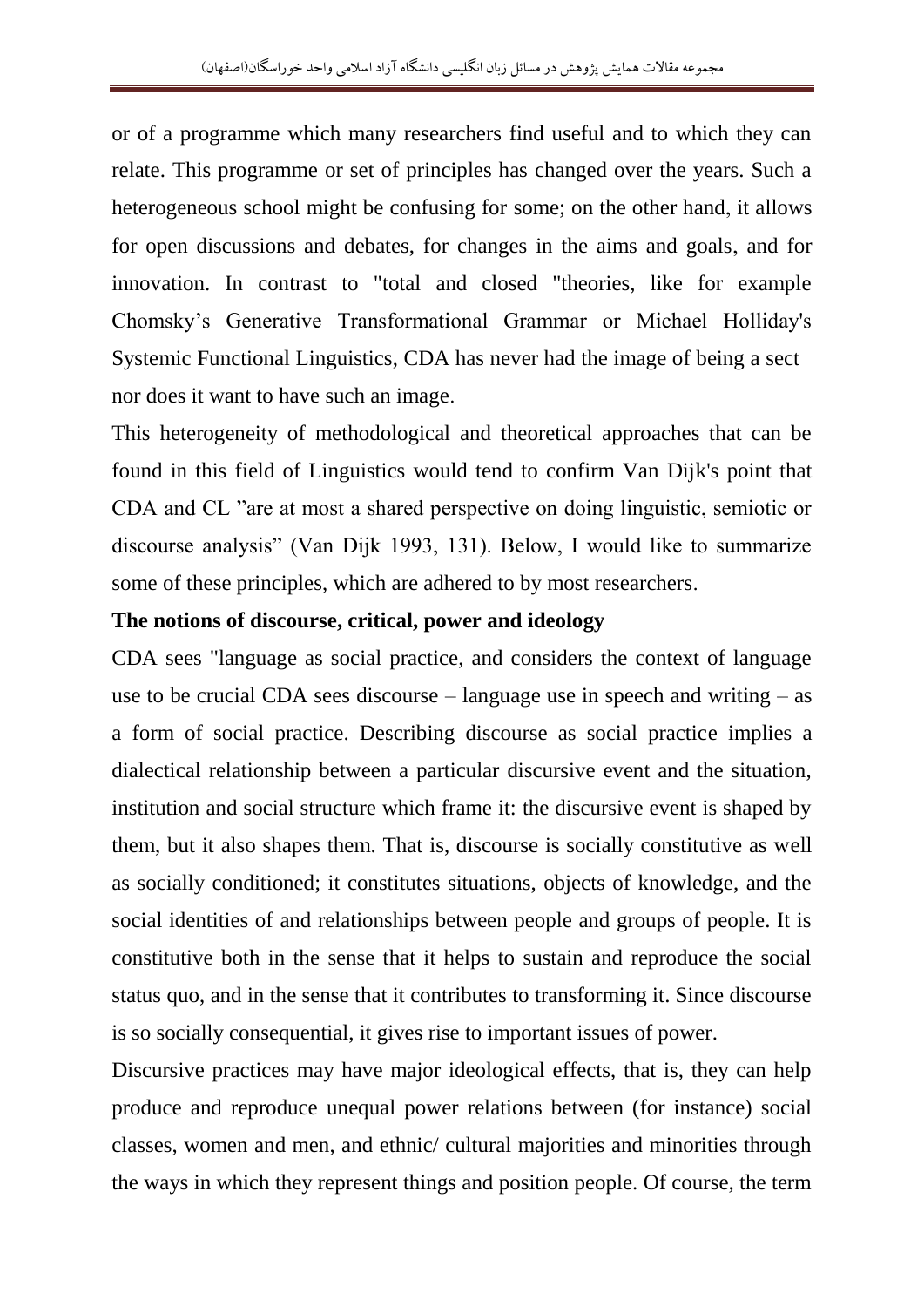discourse is used very differently by different researchers and also in different academic cultures. In the English speaking world," discourse "is often used both for written and oral other researchers distinguish between different levels of abstractness: Lemke (1995) defines text as the concrete realization of abstract forms of knowledge (discourse).

Basically, critical could be understood as having distance to the data, embedding the data in the social context, taking a political stance explicitly, and having a focus on self reflection as scholars doing research. For all those concerned in CDA, application of the results is important, be it in practical seminars for teachers doctors and bureaucrats or in the writing of expert opinions or devising schoolbooks. The reference to the contribution of Critical Theory to the understanding of CDA and the notions of critical and ideology are of particular importance.

Thompson (1990) discusses the concepts of ideology and culture, the relations between these concepts and certain aspects of Mass Communication. He points out that the concept of ideology first appeared in late 18th-century France and has thus been in use for about two centuries. The term has been given a range of functions and meanings at different times.

For Thompson, ideology refers to social forms and processes within which, and by means of which, symbolic forms circulate in the social world. Ideology, for CDA, is seen as an important means of establishing and maintaining unequal power relations. CDA takes a particular interest in the ways in which language mediates ideology in a variety of social institutions. Thompson (1990) sees the study of ideology as a study of "the ways in which meaning is constructed and conveyed by symbolic forms of various kinds". This kind of study will also investigate the social contexts within which symbolic forms are both employed and deployed. The investigator has an interest in determining whether such forms establish or sustain relations of domination.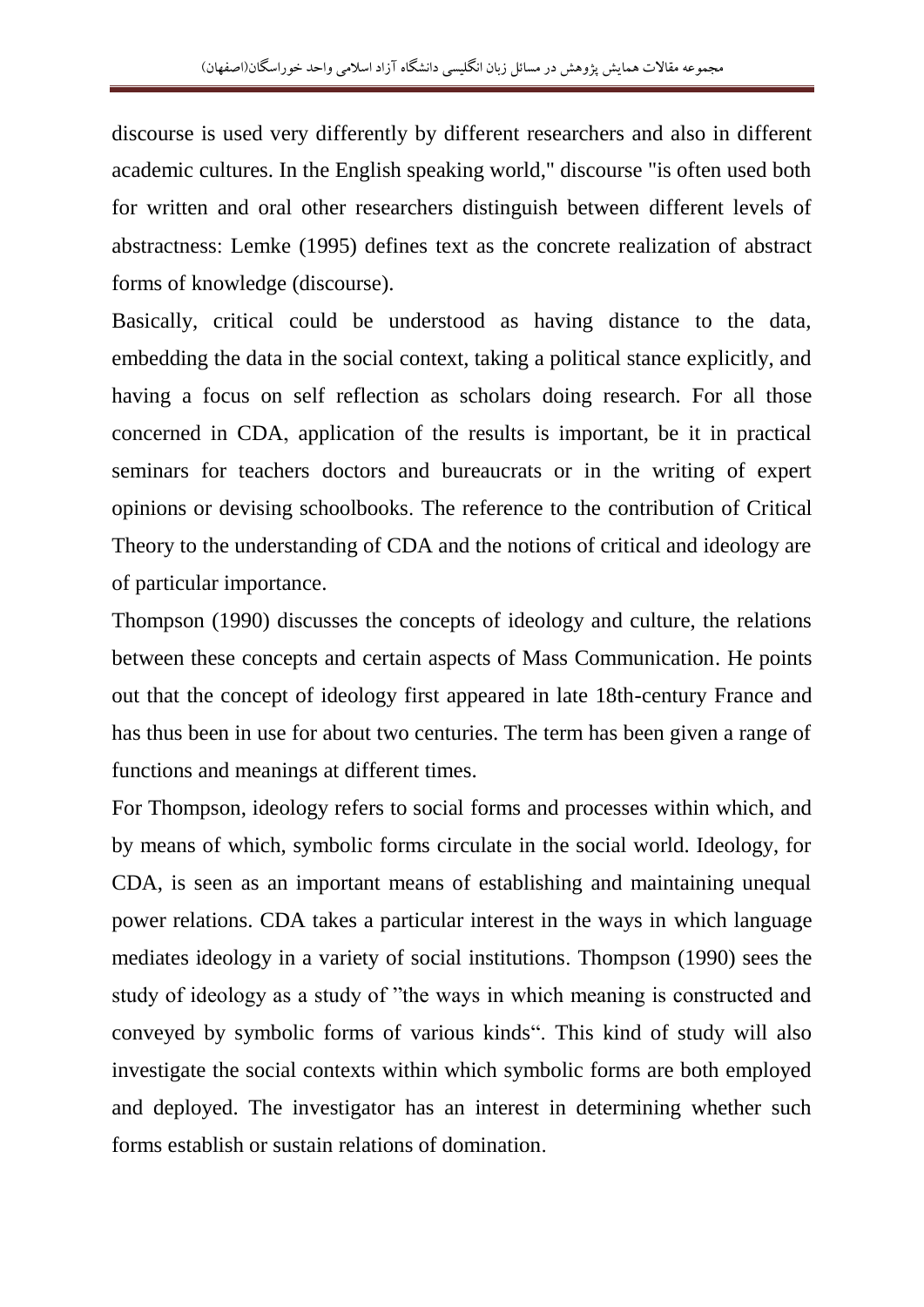The differences between scientific theories and critical theories lie along three dimensions. First, they differ in their aim or goal, and therefore also in the way they can be used. Scientific theories aim at successful manipulation of the external world: they have Critical theories, thus also CDA, are afforded special standing as guides for human action. They are aimed at producing both enlightenment and emancipation. These types of theories do not only seek to describe and explain, but also to root out a particular kind of delusion. Even with differing concepts of ideology, critical theory seeks to create awareness in agents of their own needs and interests.

For CDA, language is not powerful on its own; it gains power by the use powerful people make of it. This explains why CDA often chooses the perspective of those who suffer, and critically analyzes the language use of those in power, who are responsible for the existence of inequalities and who also have the means and the opportunity to improve conditions. In agreement with its Critical Theory predecessors, CDA emphasizes the need for interdisciplinary work in order to gain a proper understanding of how language functions in constituting and transmitting knowledge, in organizing social institutions or in exercising power.

An important perspective in CDA related to the notion of power is that it is very rare that a text is the work of any one person. Thus, the defining features of CDA are to be seen in its concern with power as a central condition in social life, and in its efforts to develop a theory of language which incorporates this as a major premise. Critical theories aim at making agents aware of hidden coercion, thereby freeing them from that coercion and putting them in a position where they can determine their true interests. Second, critical and scientific theories differ in their "cognitive" structure. Scientific theories are "objectifying' in that one can distinguish between the theory and the objects to which the theory refers. The theory is not part of the object-domain which it describes.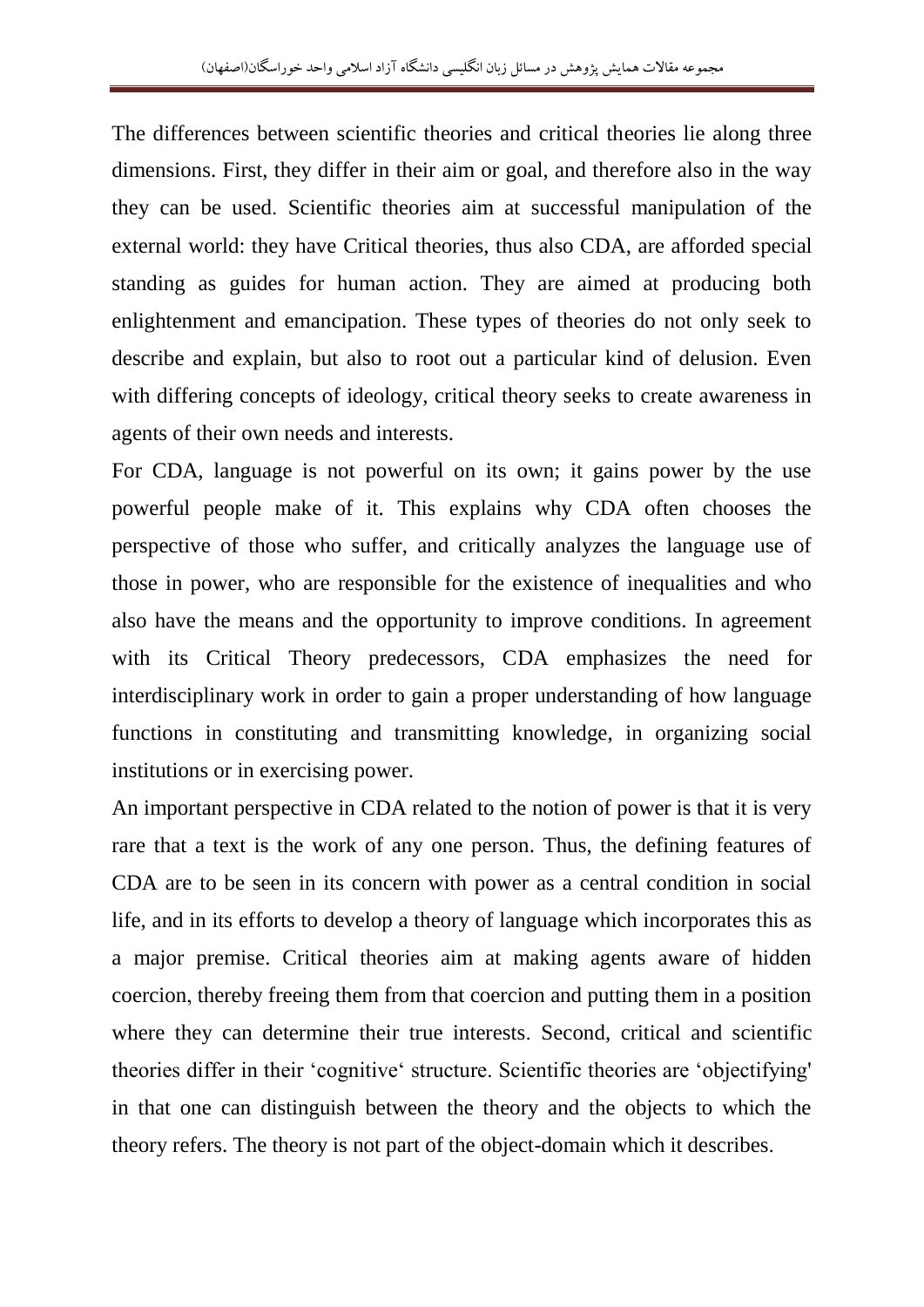A critical theory, on the other hand, is "reflective' in that it is always itself a part of the object-domain it describes. Such theories are in part about themselves. Third, critical and scientific theories differ in the kind of evidence which would determine whether or not they are acceptable. Power is about relations of difference, and particularly about the effects of differences in social structures. The constant unity of language and other social matters ensures that language is entwined in social power in a number of ways: language indexes power, expresses power, is involved where there is contention over power and where power is challenged.

Power does not derive from language, but language can be used to challenge power, to subvert it, to alter distributions of power both in the short and the long term. Language provides a finely articulated vehicle for differences in power within hierarchical social structures. CDA takes an interest in the ways in which linguistic forms are used in various expressions and manipulations of power. Power is signaled not only by grammatical forms within a text, but also by a person"s control of a social occasion by means of the genre of a text. It is often exactly within the genres associated with given social occasions that power is either exercised or challenged. CDA aims at investigating critically social inequality as it is expressed constituted, legitimized, and so on, by language use or in discourse.

### **Discourse, structure, history and context**

In CDA, nowadays, a huge continuity, of course, exists with CL. This continuity is visible mostly in the claim that discourses are ideological and that there is no arbitrariness of signs. Functional Systemic Linguistics proved to be most important for the text analysis undertaken by this school. In contrast to other paradigms in discourse analysis and text linguistics, CDA focuses not only on texts, spoken or written, as objects of inquiry. A fully critical account of discourse would thus require a theorization and description of both the social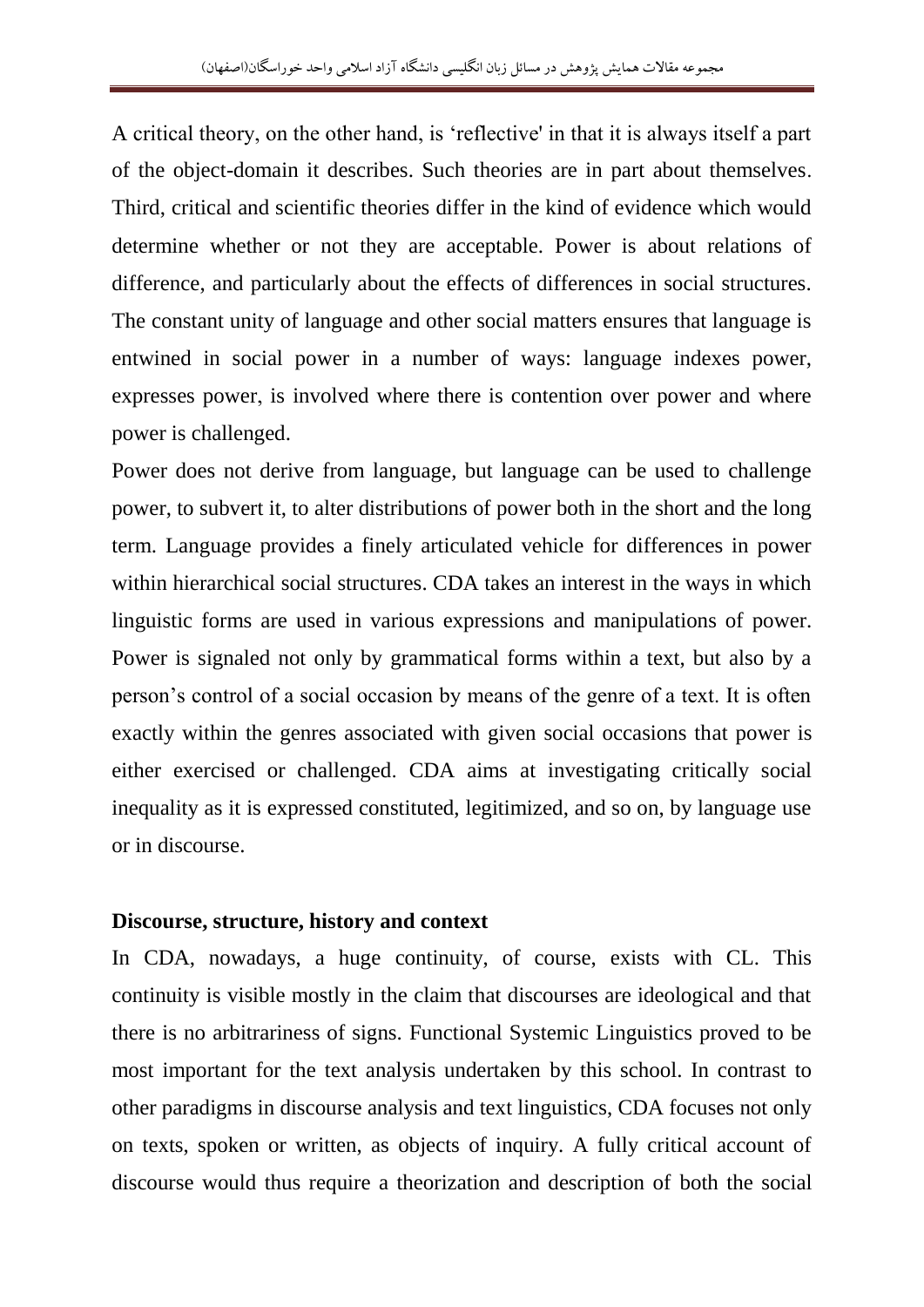processes and structures, which give rise to the production of a text, and of the social structures and processes within which individuals or groups as socialhistorical subjects, create meanings in their interaction with texts. Consequently, three concepts figure indispensably in all CDA: the concept of power; the concept of history; and the concept of ideology.

Unlike some of the research in Pragmatics and traditional Sociolinguistics in which, according to critical linguists, context variables are somewhat naively correlated with an autonomous system of language, CDA tries to avoid positing a simple deterministic relation between texts and the social. Taking into account the insights that discourse is structured by dominance that every discourse is historically produced and interpreted. And that dominance structures are legitimized by ideologies of powerful groups, the complex approach advocated by proponents of CDA makes it possible to analyze pressures from above and possibilities of resistance to unequal power relationships that appear as societal conventions.

According to this view, dominant structures both stabilize and naturalize conventions, that is, the effects of power and ideology in the production of meaning are obscured and acquire stable and natural forms, they are taken as given. This approach also explains why interdisciplinary is a necessity when undertaking CDA. What is thus considered as context is subject to theorizing.

#### **The History of Critical Discourse Analysis**

The 1970s saw the emergence of a form of discourse and text analysis that recognized the role of language in structuring power relations in society. At that time, much linguistic research elsewhere was focused on formal aspects of language which constituted the linguistic competence of speakers and which could theoretically be isolated from specific instances of language use (Chomsky 1957) Where the relation between language and context was considered, as in pragmatics (Levinson 1983), with a focus on speakers" pragmatic, sociolinguistic competence, sentences and components of sentences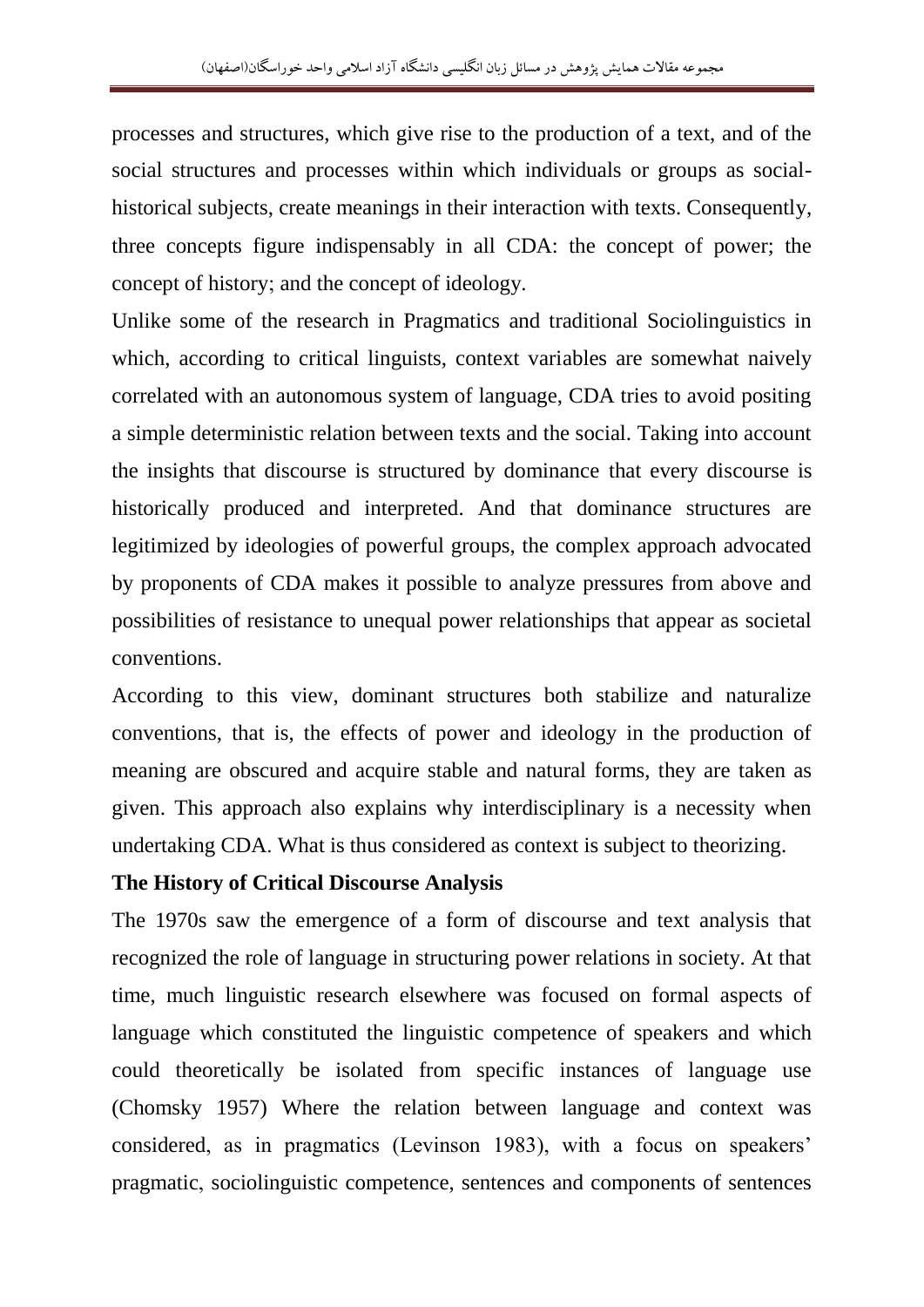were still regarded as the basic units. In such a context, attention to texts, their production and interpretation and their relation to societal impulses and structures, signaled a very different kind of interest. By the 1990s the label CDA came to be used more consistently to describe this particular approach to linguistic analysis. In this contribution, I would like to take up10 basic principles of a CDA program.

1. The approach is interdisciplinary. Problems in our societies are too complex to be studied from a single perspective. This entails different dimensions of interdisciplinary: the theories draw on neighboring disciplines and try to integrate these theories.

2. The approach is problem-oriented, rather than focused on specific linguistic items. Social problems are the items of research, such as: racism, identity, social change, which, of course, are and could be studied from manifold perspectives. The CDA dimension, discourse and text analysis is one of many possible approaches.

3. The theories as well as the methodologies are eclectic; i.e., theories and methods are integrated which are adequate for an understanding and explanation of the object under investigation.

4. The study always incorporates fieldwork and ethnography to explore the object under investigation (study from the inside) as a precondition for any further analysis and theorizing.

5. The approach is adductive: a constant movement back and forth between theory and empirical data is necessary. This is a prerequisite for principle.

6. Multiple genres and multiple public spaces are studied, and inter textual and inter discursive relationships are investigated. Recontextualization is the most important process in connecting these genres as well as topics and arguments. In our postmodern societies, we are dealing with hybrid and innovative genres, as well as with new notions of time, identity and space. All these notions have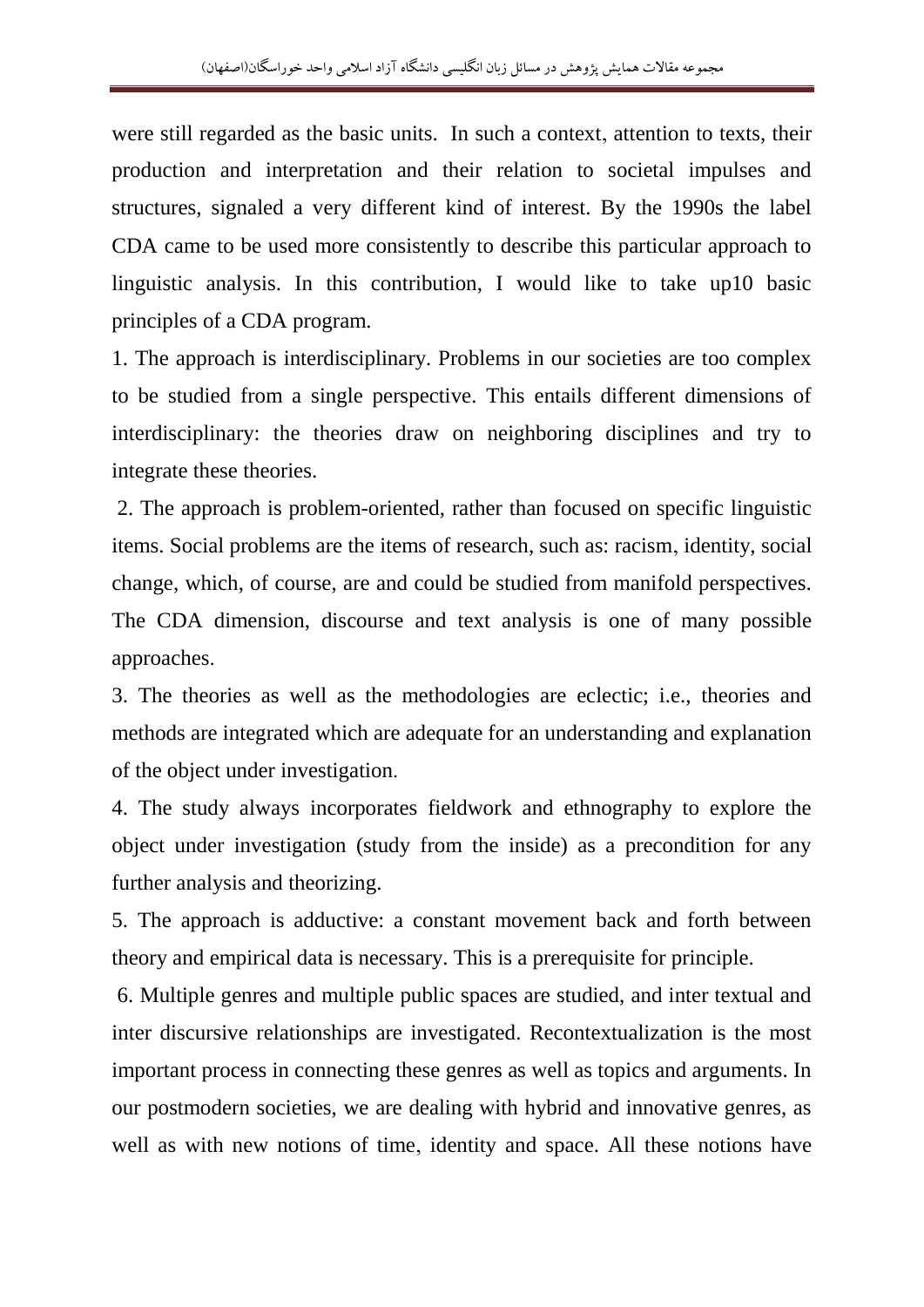undergone significant change; for example: fragmented identities have replaced the notion of holistic identities.

7. The historical context is always analyzed and integrated into the interpretation of discourses and texts. The notion of change (principle 6) has become inherent in the study of text and discourse.

8. The categories and tools for the analysis are defined in accordance with all these steps and procedures and also with the specific problem under investigation.

9. Grand Theories might serve as a foundation; in the specific analysis ,Middle-Range Theories serve the aims better. The problem-oriented approach entails the use and testing of middle-range theories. Grand Theories result in large gaps between structure/ context and linguistic realizations.

10. Practice and application are aimed at. The results should be made available to experts in different fields and, as a second step, be applied, with the goal of changing certain discursive and social practices.

## **Discourse analysis and society**

Crucial for critical discourse analysts is the explicit awareness of their role in society. Continuing a tradition that rejects the possibility of a value-free science, they argue that science, and especially scholarly discourse, are inherently part of, and influenced by social structure, and produced in social interaction. Instead of denying or ignoring such a relation between scholarship and society, they plead that such relations be studied and accounted for in their own right, and that scholarly practices should be based on such insights. Theory formation, description and explanation, also in discourse analysis, are socio-politically situated, whether we like it or not. Reflection the on role of scholars in society and the polity thus becomes inherent part of the discourse analytical enterprise. This may mean, among other things that discourse analysts conduct research in solidarity and cooperation with dominated groups.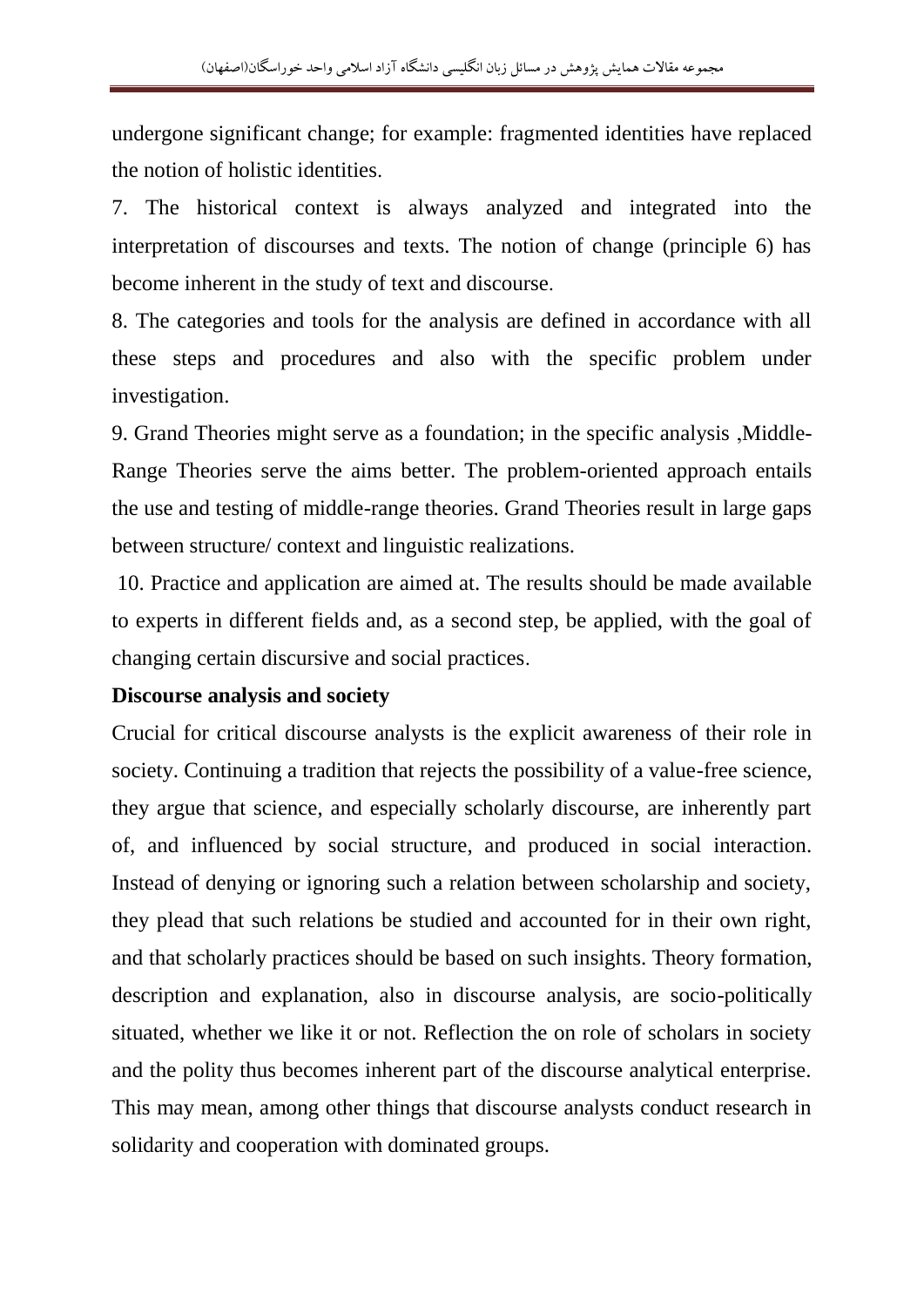Critical research on discourse needs to satisfy a number of requirements in order to effectively realize its aims:

1. As is often the case for more marginal research traditions, CDA research has to be better than other research in order to be accepted.

2. It focuses primarily on *social problems* and political issues, rather than on current paradigms and fashions.

3. Empirically adequate critical analysis of social problems is usually *multidisciplinary.*

4. Rather than to merely *describe* discourse structures, it tries to *explain* them in terms of properties of social interaction and especially social structure.

5. More specifically CDA focuses on the ways discourse structures enact, confirm, legitimate, reproduce or challenge relations of *power* and *dominance* in society.

Fairclough & Wodak (1997: 271-280) summarize the main tenets of CDA as follows:

- 1. CDA addresses social problems
- 2. Power relations are discursive
- 3. Discourse Constitutes Society and Culture
- 4. Discourse does ideological work
- 5. Discourse is historical
- 6. The link between text and society is mediated
- 7. Discourse analysis is interpretative and explanatory
- 8. Discourse is a form of social action.

Since CDA is not a specific direction of research, it does not have a unitary theoretical framework. Within the aims mentioned above, there are many types of CDA, and these may be theoretically and analytically quite diverse. Critical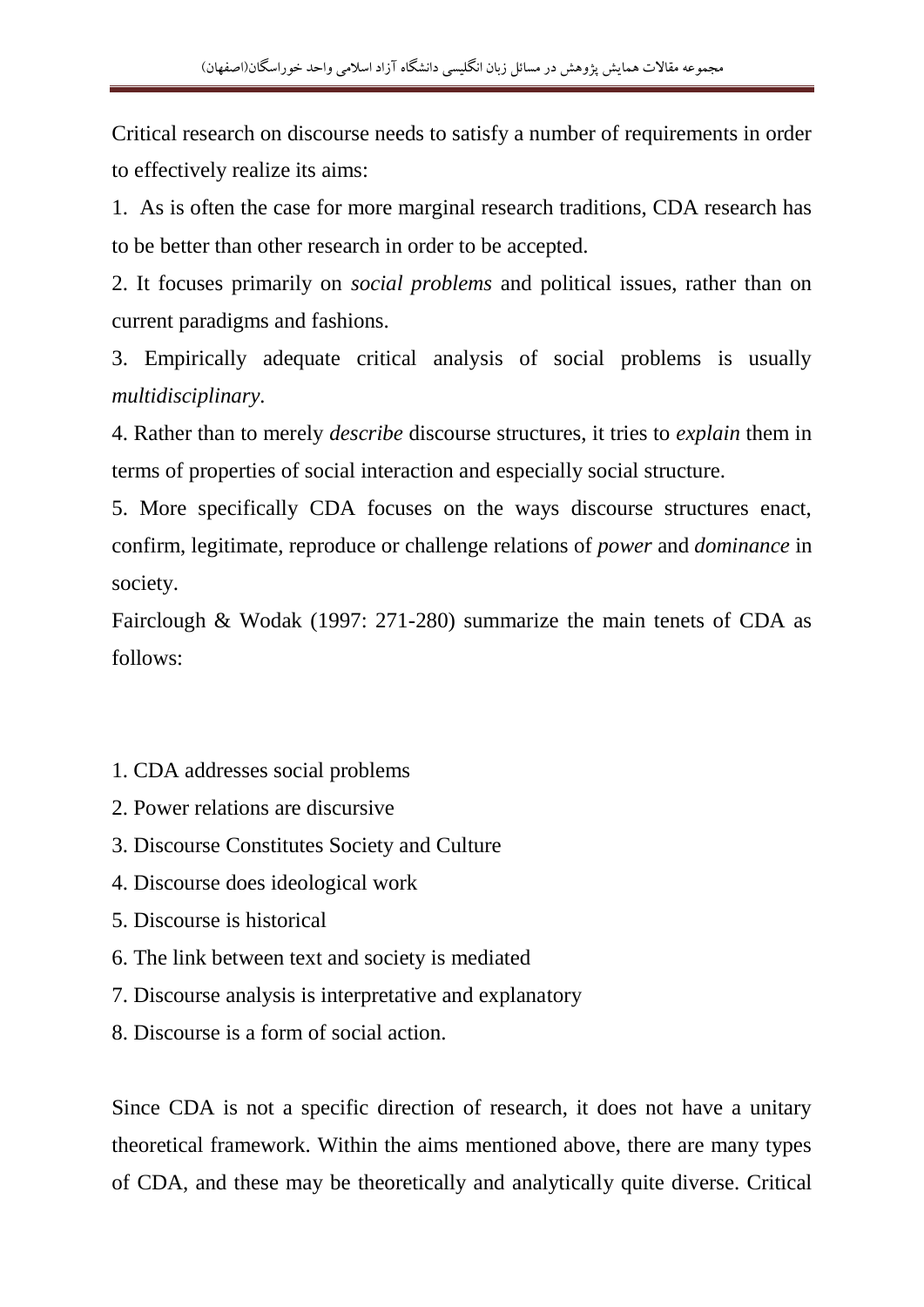analysis of conversation is very different from an analysis of news reports in the press or of lessons and teaching at school. Yet, given the common perspective and the general aims of CDA, we may also find overall conceptual and theoretical frameworks that are closely related.

As suggested, most kinds of CDA will ask questions about the way specific discourse structures are deployed in the reproduction of social dominance, whether they are part of a conversation or a news report or other genres and contexts. Thus, the typical vocabulary of many scholars in CDA will feature such notions as 'power', 'dominance', 'hegemony', 'ideology', 'class', 'gender', 'race', 'discrimination', 'interests', 'reproduction', 'institutions', 'social structure' or 'social order', besides the more familiar discourse analytical notions. It comes as no surprise that also CDA research will often refer to the leading social philosophers and social scientists of our time when theorizing these and other fundamental notions.

More recently, the many studies on language, culture and society by Bourdieu have become increasingly influential, for instance his notion of 'habitus'. From another sociological perspective, Giddens' structuration theory is now occasionally mentioned. These influences also show that one main tradition of critical studies, viz., the neomarxist one, as for instance inspired by Gramsci, has now become increasingly replaced by other approaches. It is the beyond the scope of this chapter to detail (and criticize) these various philosophical and sociological roots and influences in contemporary CDA. Also, it should be borne in mind that although several of these social philosophers and sociologists make extensive use of the notions of language and discourse, they seldom engage in explicit, systematic discourse analysis. Indeed, the last thing critical discourse scholars should do is to uncritically adopt philosophical or sociological ideas about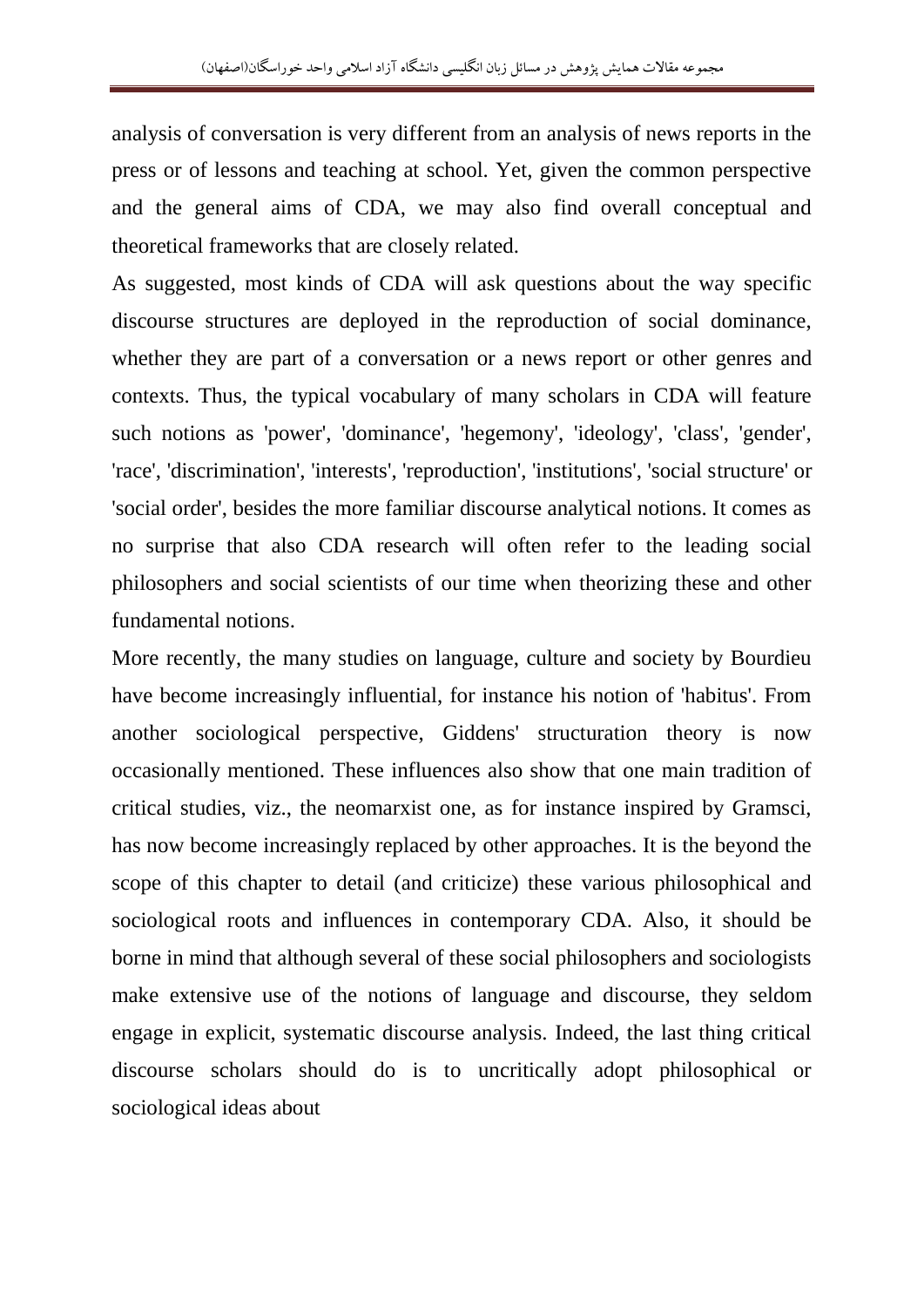Language and discourse that are obviously uninformed by the advances in contemporary linguistics and discourse analysis. Rather, the work referred to here is mainly relevant for the use of fundamental concepts about the social order and hence for the meta-theory of CDA.

Language use, discourse, verbal interaction and communication belong to the micro-level of the social order. Power, dominance and inequality between social groups are typically terms that belong to a macro-level of analysis. This means that CDA has to theoretically bridge the well-known gap between micro and macro approaches, which is of course a distinction that is a sociological construct in its own right. In everyday interaction and experience the macro and micro level form one, unified whole. For instance, a racist speech in parliament is a discourse at the micro-level of social interaction in the specific situation of a debate, but at the same time may enact or be a constituent part of legislation or the reproduction at racism, at the macro-level. There are several ways to analyze and bridge these levels, and thus to arrive at a unified critical analysis:

(a) *Members-Groups:* Language users engage in discourse *as* members of (several) social groups, organizations or institutions; and conversely, groups thus may act by their members.

(b) *Actions-Process:* Social acts of individual actors are thus constituent part of group actions and social processes, such as legislation, news making or the reproduction of racism.

(c) *Context-Social Structure.* Situations of discursive interaction are similarly part or constitutive of social structure, such as a press conference may a typical practice of organizations and media institutions. That is, local and more global contexts are closely related, and both exercise constraints on discourse.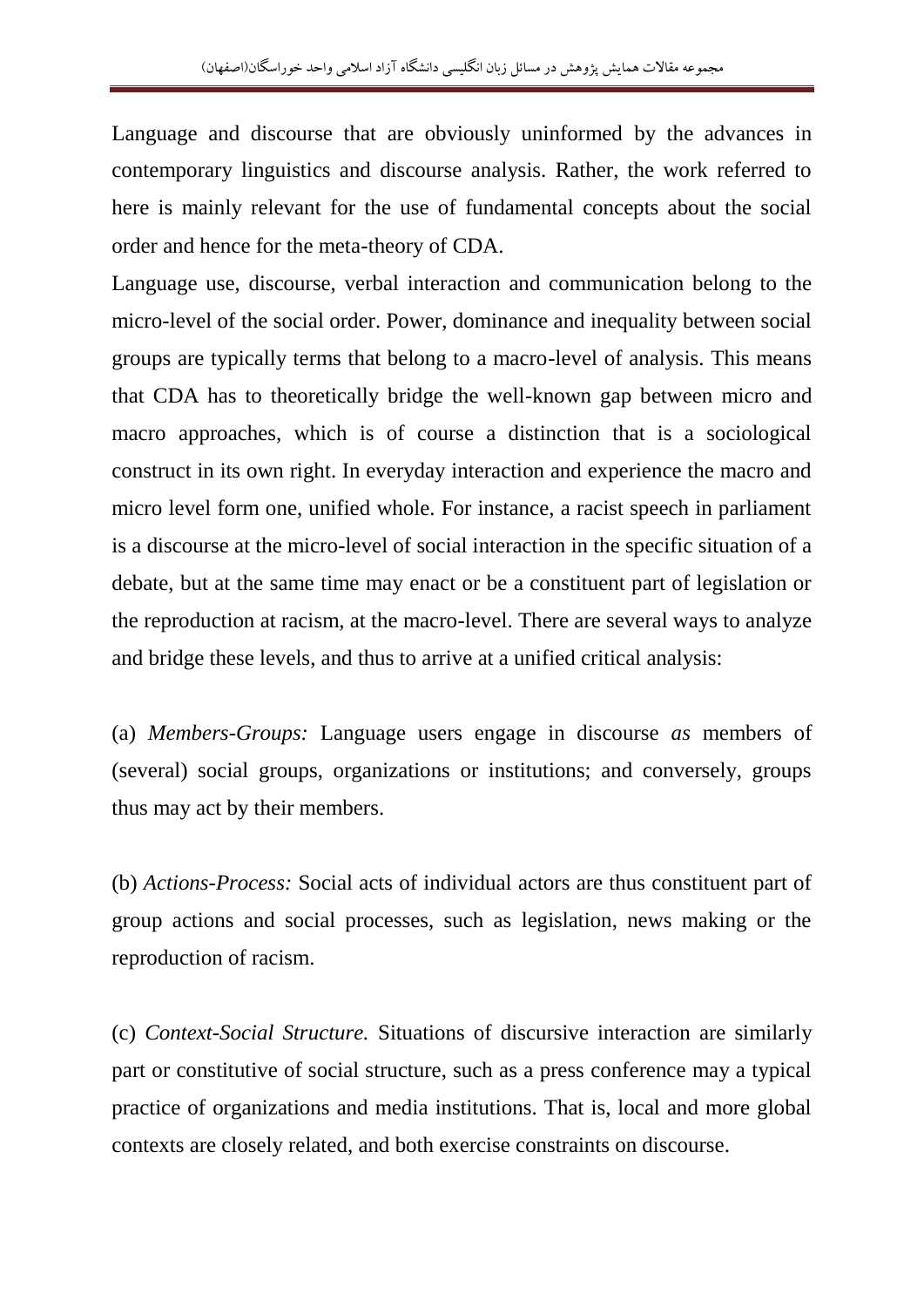(d) *Personal and Social Cognition:* Language users as social actors have both personal and social cognition: personal memories, knowledge and opinions, as well as those shared with members of the group or culture as a whole. Both types of cognition influence interaction and discourse of individual members, whereas shared social representations govern the collective actions of a group. Thus, cognition is also the crucial interface (or with a biological metaphor: the missing link) between the personal and the social, and hence between individual discourse and social structure.

More specifically focusing on the discourse dimension of these various levels or dimensions of mediation between the macro and the micro, the same principles may apply to the relations between (a) specific instances of text and talk (e.g., a news report), (b) more complex communicative events (all actions involved in producing and reading news reports), (c) news reports in general, as a genre, and (d) the order of discourse of the mass media.

### **Media discourse**

The undeniable power of the media has inspired many critical studies in many disciplines, not least in the field of mass communication itself. Also linguistics, semiotics, pragmatics and discourse studies have produced critical studies of reporting or TV programs. As we have seen for the media representations of women and minorities, the traditional (often content-analytical) approach in critical media studies has been the analysis of biased, stereotypical- sexist or racist images in the media, both in texts as well as in illustrations and photos. The first studies of media language similarly focused on easily observable surface structures, such as the biased or partisan use of words in the description of Us and Them (and Our/Their actions and characteristics), especially along socio-political lines, for instance in the representation of communists. Great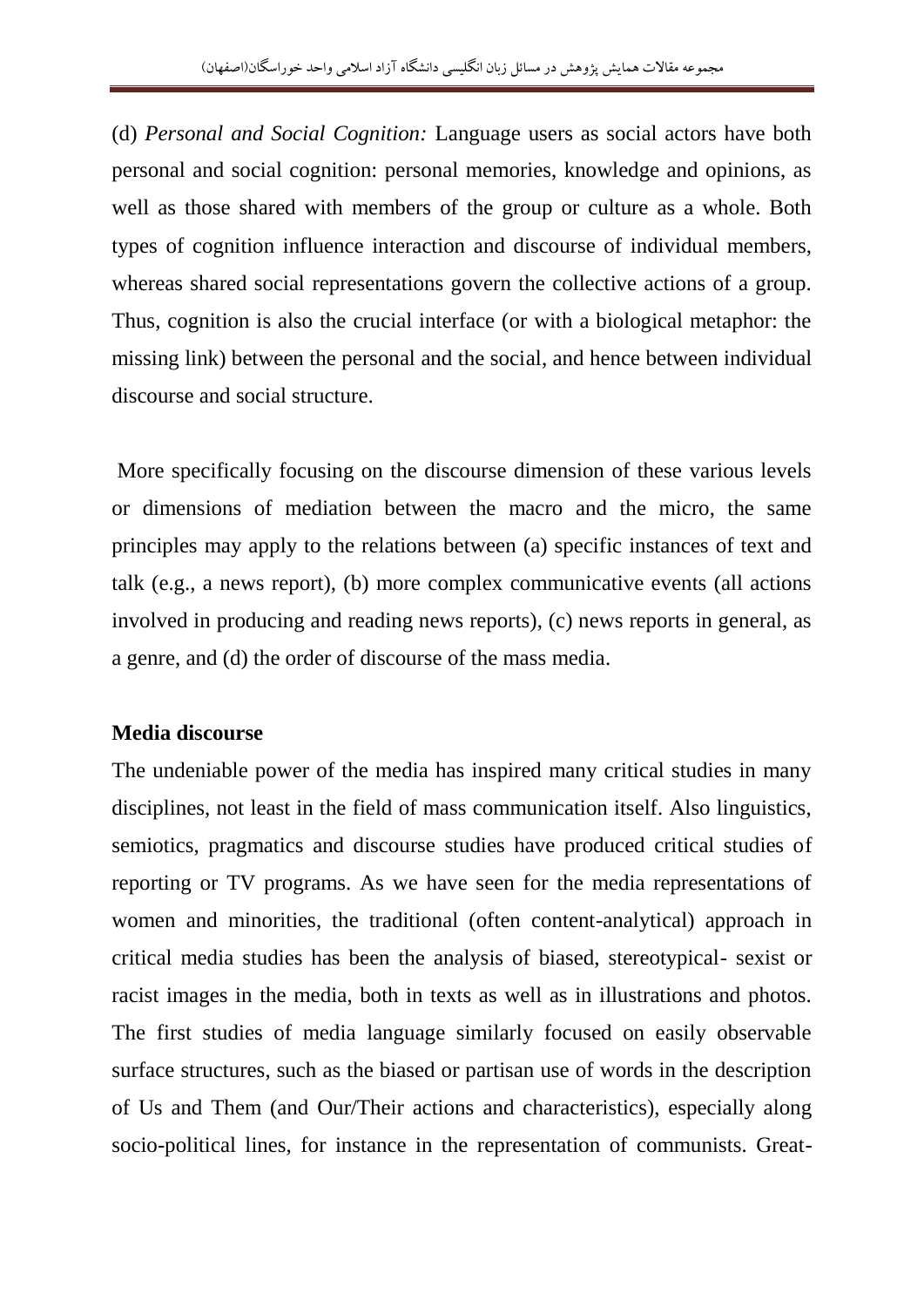Britain is arguably the country with most and most interesting critical media studies.

Perhaps best known outside of discourse studies, is the media research carried out by Stuart Hall and his associates within the framework of the Cultural Studies paradigm. They combined text analysis with analyses of images within a broad cultural approach to the media. Critical analysis of media discourse is dealt with here within a broader perspective of culture as the dialectic between social being and social consciousness (Hall), as interwoven with all social practices, and how people experience their social conditions. Among many other dimensions, such social practices, and especially the 'signifying practices' are examined especially for the ways they reproduce both culture and ideology. In an analysis of the media accounts of the 'riots' during a minority festival, the responsibility of the authorities and especially of the police in such violence may be systematically de-emphasized by de-focusing, e.g., by passive constructions and nominalizations, that is by leaving agency and responsibility implicit. On the other hand, as is the case for the representation of others in general, and for minorities in particular, their negative role in deviance and violence may be emphasized by representing them as responsible agents in topical, subject position. Many subsequent studies of syntactic patterns of out group representations have arrived at similar conclusions.

Elsewhere, critical media studies focused less on discourse structures. In the USA, thus, Chomsky and Herman, in their 'propaganda model' extensively criticized the U.S. media for their collusion with official U.S. foreign policy, and occasionally refer to the use of persuasive and biased words (such as euphemisms for atrocities committed by the U.S. and its 'client states'), but they do not propose a fully fledged analysis of media discourse. Also in most other critical studies of the media there is very little inspiration from linguistics, semiotics or discourse analysis. Analysis mostly does not go beyond (perceptive, but essentially impressionistic) 'readings' of the news or practically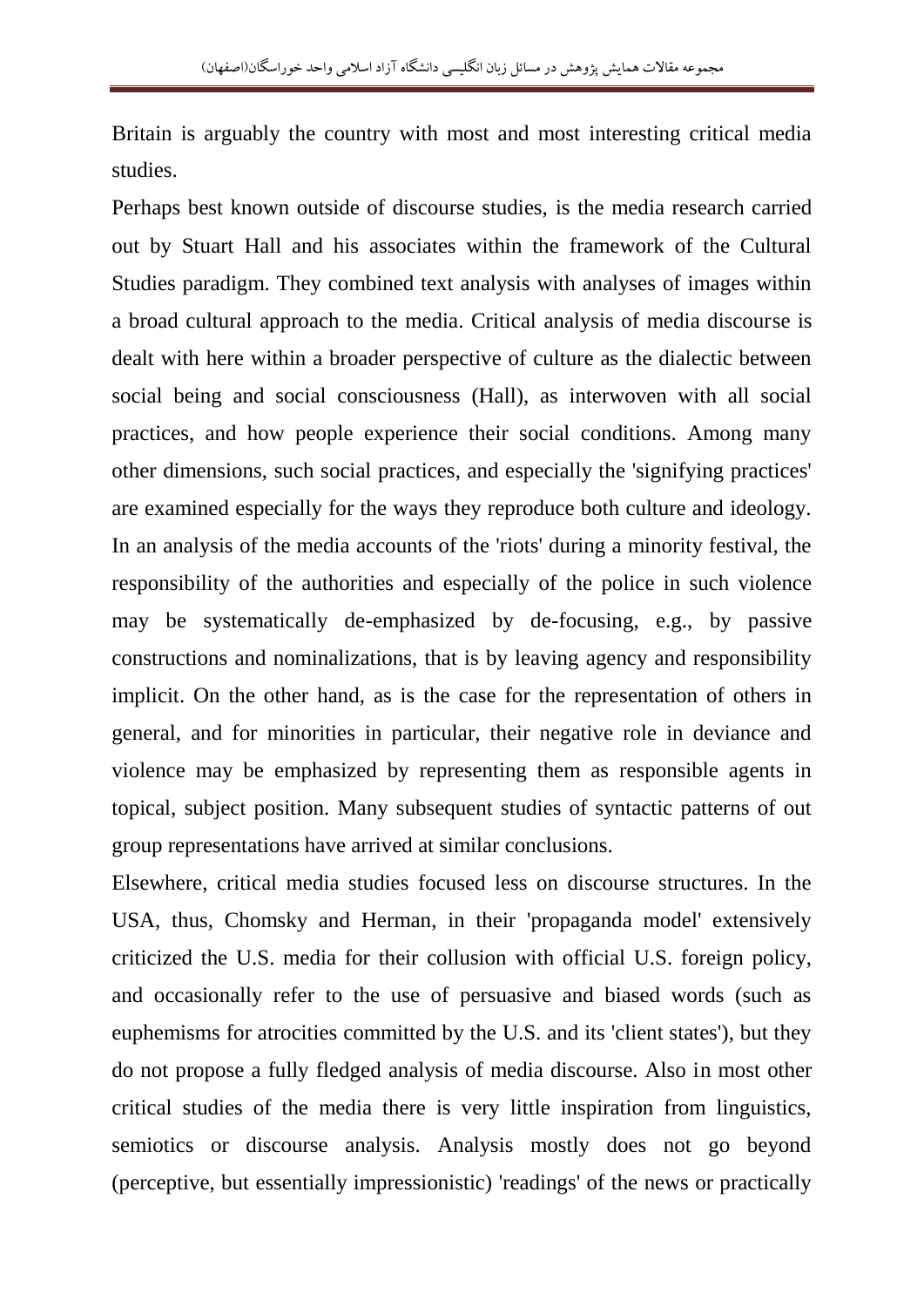relevant but under theorized stories about well-known cases of bias (Lee & Solomon, 1990).

Undertaken from the point of view, and hence with the methods of the social sciences, there is a remarkable lack of detailed analysis of the actual news stories themselves, whatever the relevance of such work. In sum, together with feminist studies, media studies so far provide the richest ground of critical studies of discourse, but so far few of these studies are based on a systematic theory of the structures of media genres.

However, increasingly the boundaries between media studies, the other social sciences as well as linguistics, semiotics and discourse analysis are being crossed, and a more detailed and explicit attention for the subtleties of texts themselves has been the result. Unfortunately, much of the post-modern work that shows such integration of approaches to discourse across disciplinary boundaries appears to be less interested in a CDA perspective.

#### **Some Questions and Perspectives**

Over the years, several issues have arisen as important research areas which have not yet been adequately discussed which certainly present problems not only for CDA but for text and discourse analysis in a much broader sense:

 •The problem of operationalzing theories and relating the linguistic dimension with the social dimensions (problem of mediation)

 •The linguistic theory to be applied: often enough, a whole mixed bag of linguistic indicators and variables were used to analyze texts with no theoretical notions or grammar theory in the background.

 •The notion of context, which is often defined either very broadly or very narrowly: how much extra-textual information do we need to analyze texts, how many and which theories have what kind of impact on the concrete analysis and interpretation of texts?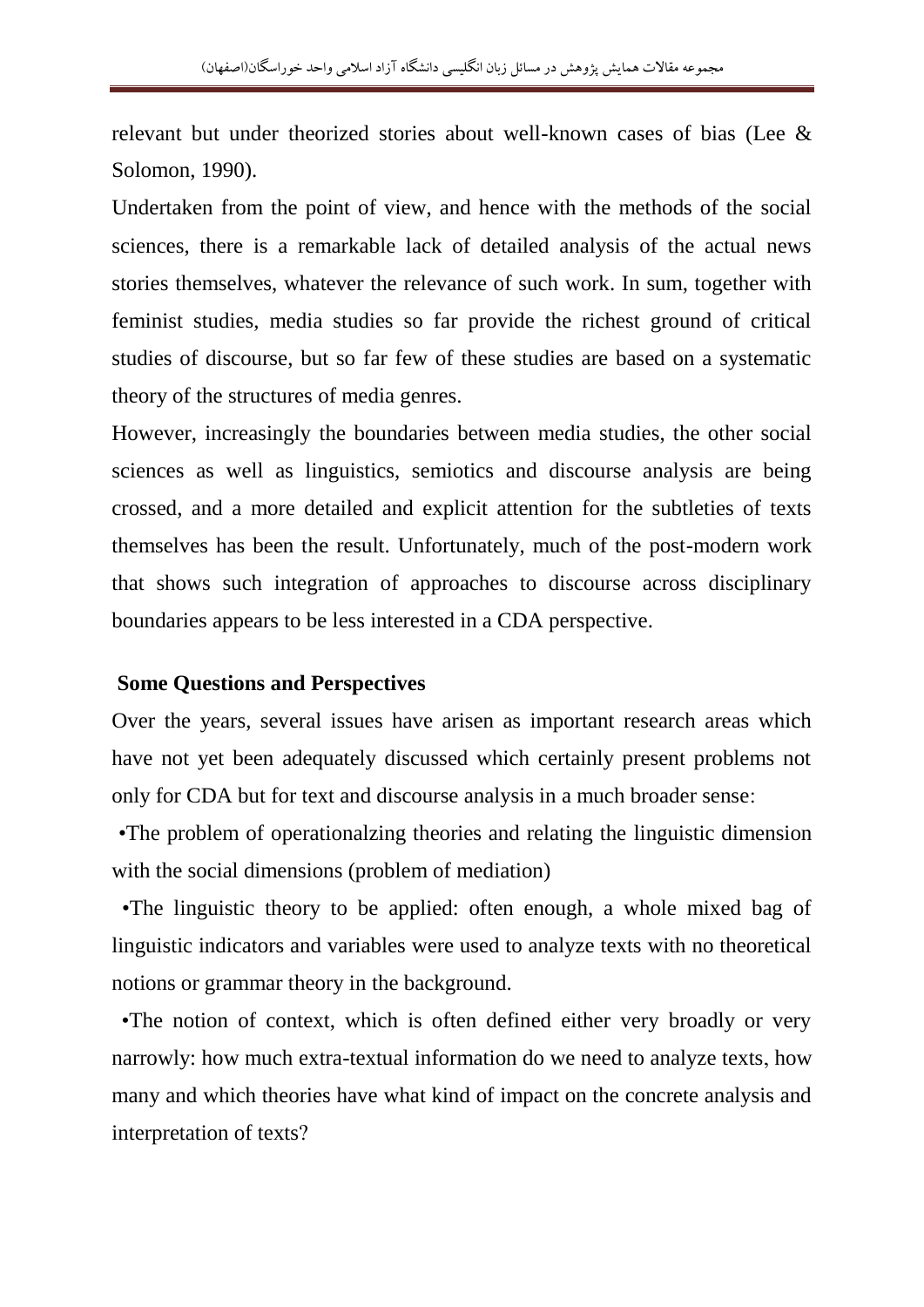•The accusation of being biased, how are certain readings of text justified? To justify certain interpretations, the decisions for a particular analysis should be made more explicit.

 •Inter- or trans-disciplinarily have not yet been truly integrated into text analysis.

### References

*Anthonissen, C.* (2001): "On the Effectivity of Media Censorship: An Analysis of Linguistic, Paralinguistic and other Communicative Devices used to defy Media Restrictions".Unpublished PhD thesis. University of Vienna.

*Achard, P.* (1995):"Formation discursive, dialogisme et sociologie". In: Langages, 117, 82-95.

*Bakhtin, M.* (1981): The Dialogic Imagination. Austin: University of Texas Press.

*Beaugrande, R. de/ Dressler, W. U.* (1981): Einführung in die Textlinguistik. Tübingen: Niemeyer.

*Benveniste, E.* (1966/1974): Problèmes de linguistique générale, 2 vols. Paris: Gallimard.

*Benke, G.* (2000): "Diskursanalyse als sozialwissenschaftliche Untersuchungsmethode". SWS Rundschau(2), 140-162.

*Billig, M.* (2002): Critical, Discourse and Analysis. In: *Weiss, G. / Wodak, R.* (eds.): CDA and Interdisciplinarity. London: MacMillan.

*Billig, M. / Schegloff, E. A.* (1999): "Debate: Critical discourse analysis and Conversation analysis"In: Discourse & Society 10 (4), 543-582.

*Blommaert, J. / Bulcaen, C.* (2000):"Critical Discourse Analysis". Annual Rev. of Anthropology 2000, 29, 447-466.

*Blommaert, J. / Verschueren, J.* (1998): The Diversity Debate. London: Routledge.

*Bonnafous, S. / Tournier, M.* (1995):"Analyse du discours, lexicométrie, and communication et politique". In: Mots, 117, 67-81.

*Bourdieu, P.* (1987): Die Kritik der feinen Unterschiede. Frankfurt a. M.: Suhrkamp.

*Chomsky, N.* (1957): Syntactic Structures. Den Haag: Mouton. *Kress, G. (1990):*"Critical Discourse Analysis". In: Annual Review of Anthropology, Vol.11, 84-97.